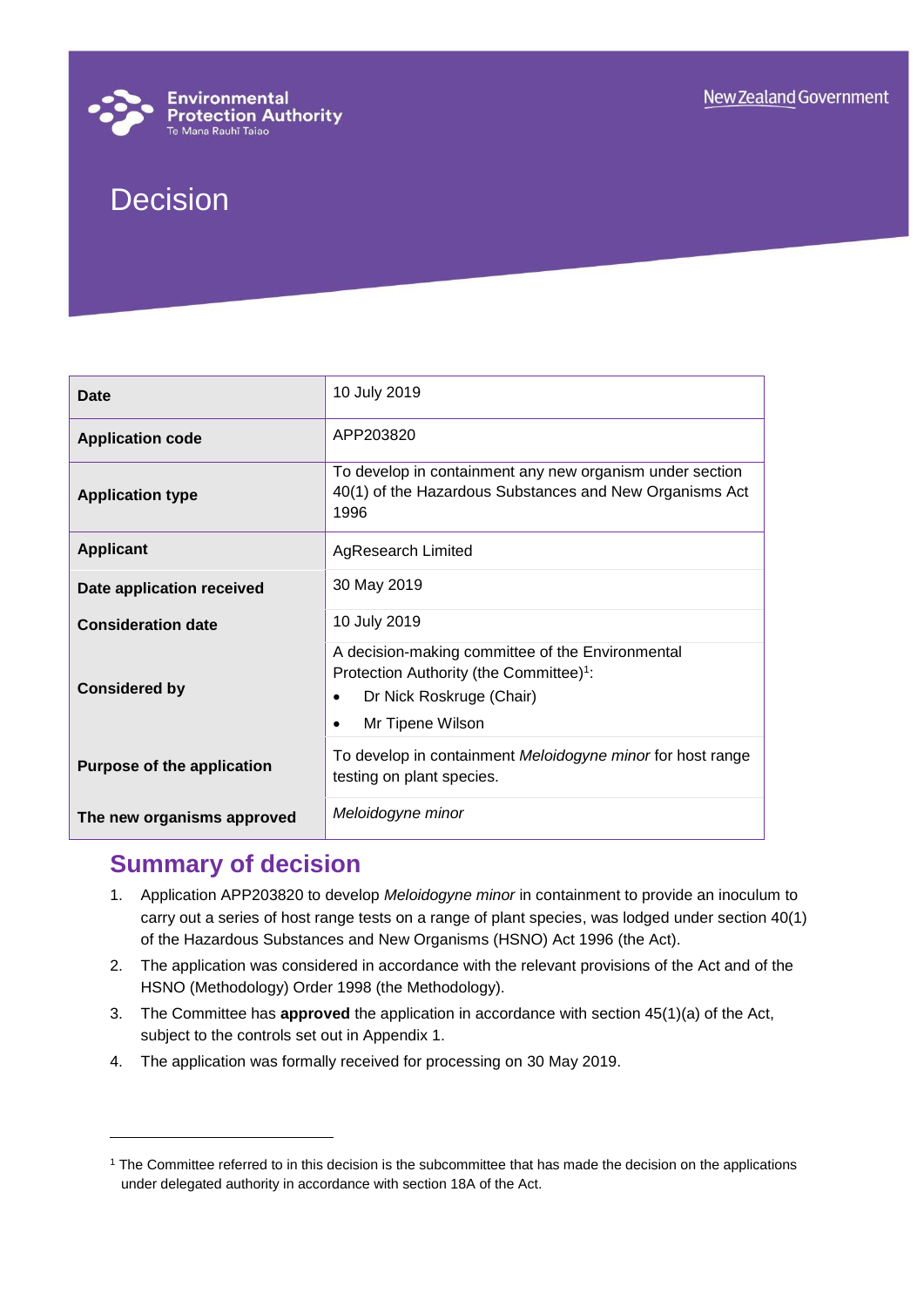# **Application process**

## **Notification**

- 5. Section 53(2) of the Act provides that an application under section 40 of the Act may be publicly notified by the Environmental Protection Authority (EPA) if it considers that there is likely to be significant public interest.
- 6. The EPA Board has delegated the decision to publicly notify applications under section 53(2) to the Chief Executive, who sub-delegated that decision-making to the General Manager Hazardous Substances and New Organisms as of 17 March 2015. The application was not considered to meet the threshold of 'significant' public interest.

## **Comments from MPI and DOC**

- 7. In accordance with section 58(1)(c) of the Act, the Ministry for Primary Industries (MPI) and the Department of Conservation (DOC) were advised and provided with the opportunity to comment on the application.
- 8. DOC support the application provided that the containment controls would prevent release of new organisms. They wondered if some representative native plants taxonomically related to known host species could be added to the proposed list of cultivated plants to be tested to detect impacts of this nematode.
- 9. MPI did not make any comments.

## **Information available for the consideration**

- 10. The information available for the consideration comprised of the application form and a staff memorandum.
- 11. The Committee considered that it had sufficient information to assess the application. To the extent that the application may not meet any legislative information requirements, the Committee waives those requirements.

## **Sequence of the consideration**

- 12. In its consideration of the application as per the requirements in the Act and the Methodology, the EPA considered whether:
	- o the application is for one of the purposes specified in the Act
	- o the new organism can be adequately contained
	- $\circ$  the controls provide for matters specified in Schedule 3 (Part 2) of the HSNO Act
	- $\circ$  the beneficial effects of having the new organism in containment outweigh the adverse effects of the new organism and any inseparable organism
	- o the new organism was able to escape from containment
	- $\circ$  the new organism was able to establish an undesirable self-sustaining population
	- $\circ$  the new organism could be eradicated if it established an undesirable self-sustaining population.
- 13. Each point is addressed in the following sections of this decision.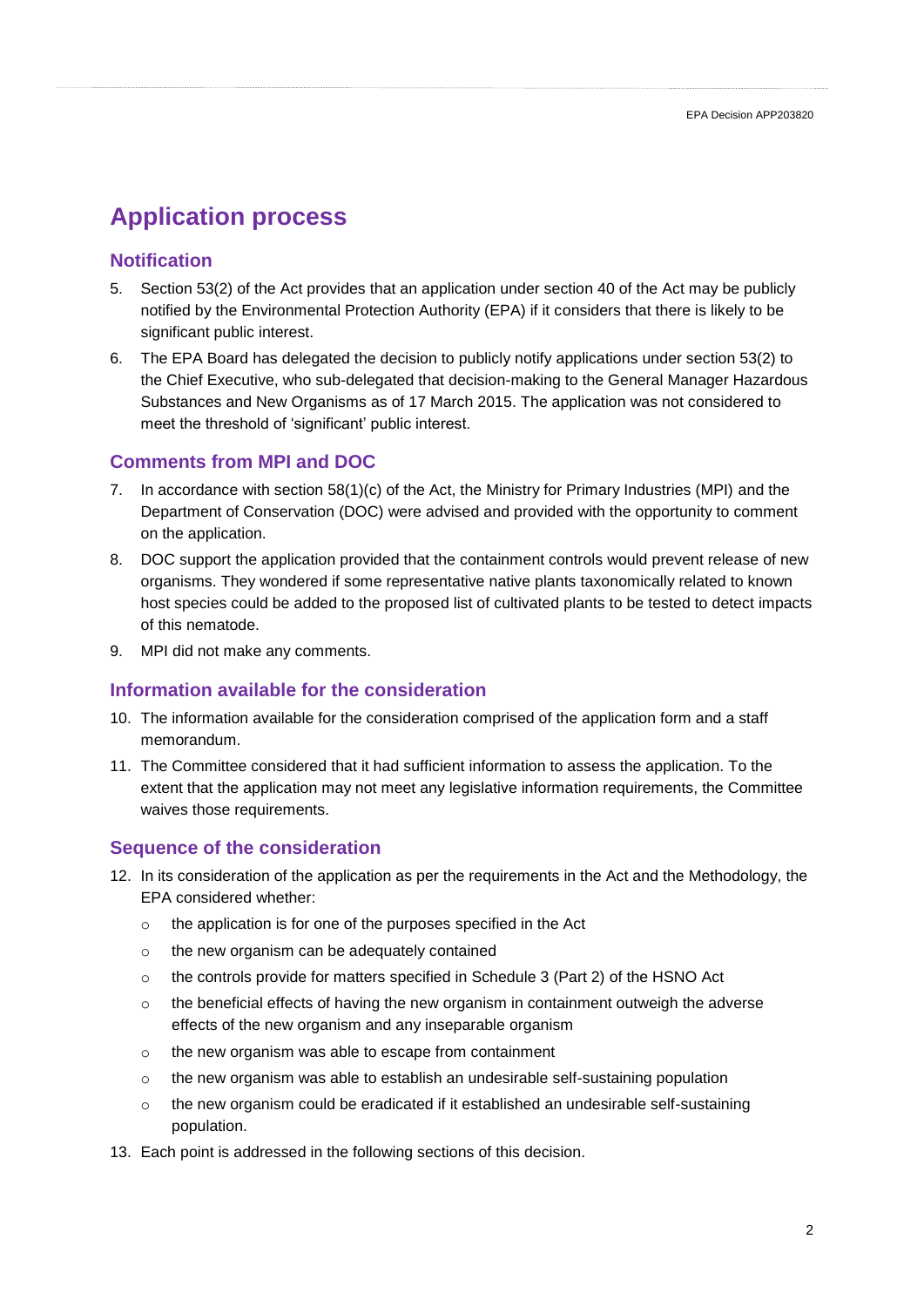## **Purpose of the application and scope of the approval**

- 14. The applicant, AgResearch, sought approval to develop the incidentally imported nematode, *Meloidogyne minor*, in containment to provide an inoculum to carry out a series of host range tests on a range of plant species.
- 15. Section 45(1)(a)(i) of the Act requires that the application be for one of the purposes specified in section 39(1) of the Act. The Committee is satisfied that the purpose of this application falls within the scope of section 39(1)(a) of the Act: "the development of any new organism"; and section 39(1)(h) of the Act: "such other purposes as the Authority thinks fit", being scientific research.
- 16. The Committee noted that the use of this approval is not limited to the applicant. Therefore other persons could use this approval provided that they comply with the approved organism description (Table 1); meet the purpose of this approval (for development of *M. minor* for host range testing on plant species); and that they meet the controls specified in Appendix 1. Therefore the Committee imposes control 10 requiring all approval users to notify the EPA and MPI that they intend to use this approval prior to first use.

## **Adequacy of the containment regime**

- 17. Section 45(1)(a)(iii) of the Act requires that the Committee be satisfied that the new organism can be adequately contained.
- 18. To evaluate the adequacy of containment, the Committee assessed the ability of the new organism to escape from containment by taking into account:
	- o the biological characteristics of the new organism that relate to containment
	- o the containment regime
	- o the potential pathways of escape from the containment facility.

## **Biological characteristics that relate to containment**

- 19. The organism approved for development in containment is *Meloidogyne minor*.
- 20. The Committee noted that the new organism, *M. minor*, is currently present in New Zealand. The applicant will take samples from Hagley Oval in Christchurch into their PC2 containment facility to conduct host-range testing on various plant species.
- 21. The Committee noted that *M. minor* is contained with its host plants for most of its life, and causes severe damage. AgResearch will maintain a culture of *M. minor* to test the nematode's impact on valuable plant species in the containment facility. The Committee considered that the inoculation of *M. minor* into various plant species will not increase the nematode's ability to escape containment.
- 22. The natural movement of *M. minor* in the soil is considered very slow and similar to other *Meloidogyne* larvae which can move up to 16 cm per day. The development and movement of nematodes in the genus Meloidogyne are, in part, dependent to the temperature and moisture of the substrate, with optimum mobility of juveniles J2 between 15°C and 25°C.
- 23. Nematodes can be separated from their hosts by human intervention in a laboratory and grown under appropriate culture conditions. The likelihood of *M. minor* escaping and naturally infecting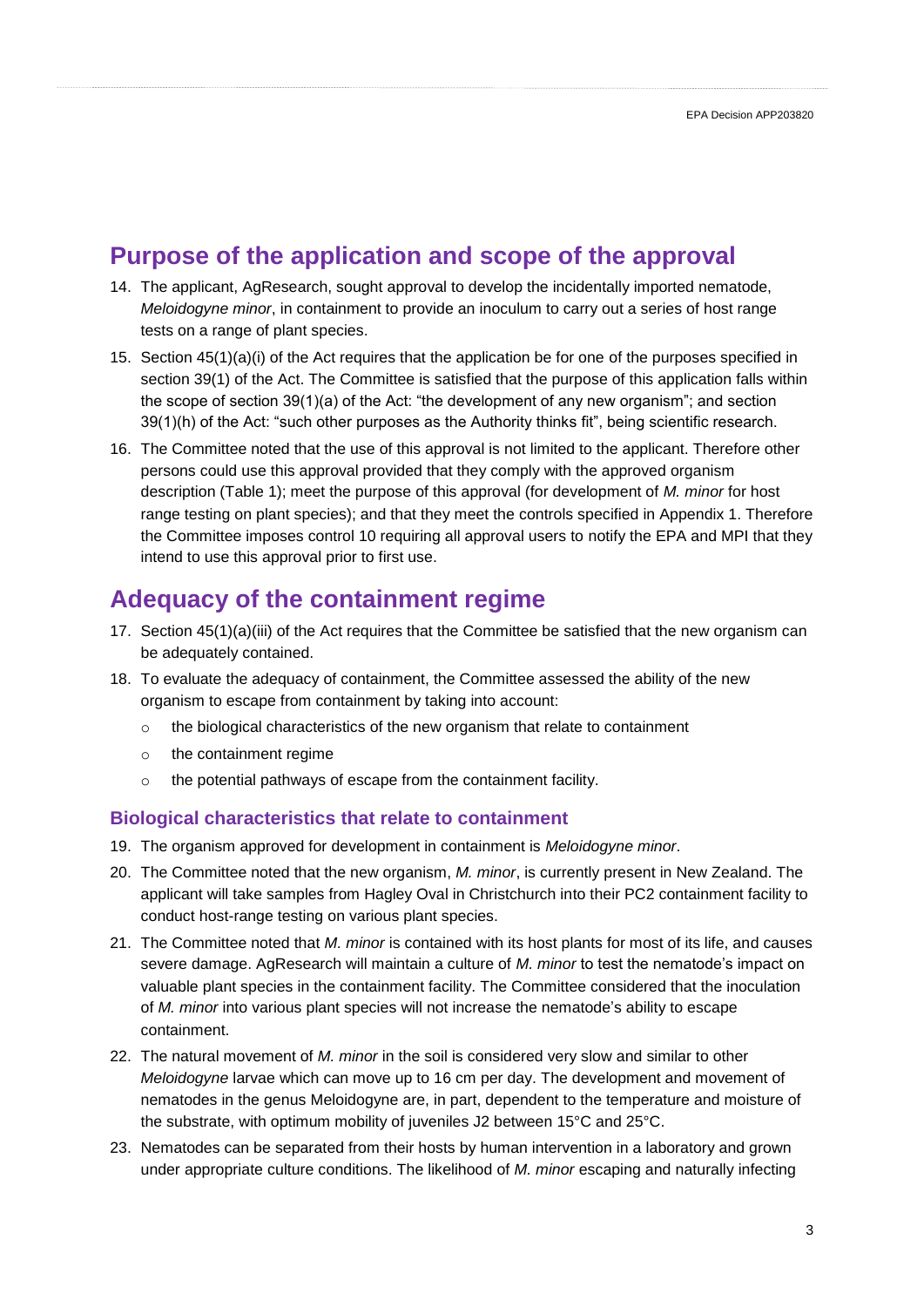another plant is low since juveniles are unlikely to survive outside an appropriate substrate and require a suitable host to grow in. However, the Committee noted that eggs might survive longer outside any appropriate substrate due to the gelatinous mass surrounding them.

- 24. The Committee noted that *M. minor* usually reproduces by facultative meiotic parthenogenesis, therefore, a single second-stage juvenile can start a new population. However, in the highly unlikely event of an escape, an egg or a J2 nematode could only lead to populations of the nematode establishing if they can find a host, leading to localised populations.
- 25. The Committee noted that the main source of dispersal is by human assistance rather than by natural means. Indeed two of the main natural hosts of *M. minor*, potato (*Solanum tuberosum*) and creeping bentgrass (*Agrostis stolonifera*), are created habitats. Infestations in sports fields are believed to have occurred via sport equipment or machinery contaminated with soil, replacement of turf, or via the import of infested sand.

#### *Associated organisms*

26. Spores of the fungus *Pasteria*, a known parasite of nematodes, were found on juveniles of *M. minor* in the United Kingdom.

## **The containment regime**

- 27. The Committee has determined the set of controls to be imposed by the EPA, and these are detailed in Appendix 1.
- 28. The Committee noted that the controls are primarily outcome focused, specifying outcomes that must be achieved, rather than prescribing a set method by which the outcome must be achieved. However, all approval users are required to document the procedures that specify how the controls will be implemented and complied with, and the quality control measures that will be used to ensure those procedures are effective and complied with. Further, the approval user must operate the containment facility in compliance with that documentation as per controls 3 and 4.
- 29. The Committee is satisfied that the controls set out in Appendix 1 establish a containment regime that manages the risk of *M. minor* escape from containment. The containment regime provides for each of the applicable matters specified in Schedule 3 (Part 2) of the Act (Matters to be addressed by containment controls for new organisms excluding genetically modified organisms) as detailed in Appendix 2 of the advice memorandum.
- 30. The Committee had to consider the potential of *M. minor* to escape containment.

### **The potential pathways for escape from containment**

- 31. The Committee identified the likely pathways of escape of *M. minor* and assessed these pathways against the containment regime (including the requirements of the controls in Appendix 1) and the biological characteristics relating to containment.
- 32. The following potential pathways of escape were identified by the Committee:
	- o escape during movement within, to, or from containment facilities
	- o escape via accidental/unintentional or deliberate removal by unauthorised persons
	- $\circ$  escape via accidental/unintentional or deliberate removal by research staff or other facility personnel
	- o escape in waste or contaminated equipment
	- o escape due to the presence of undesirable organisms (vermin)
	- o escape via failure of containment regime through inadequate maintenance/upkeep of regime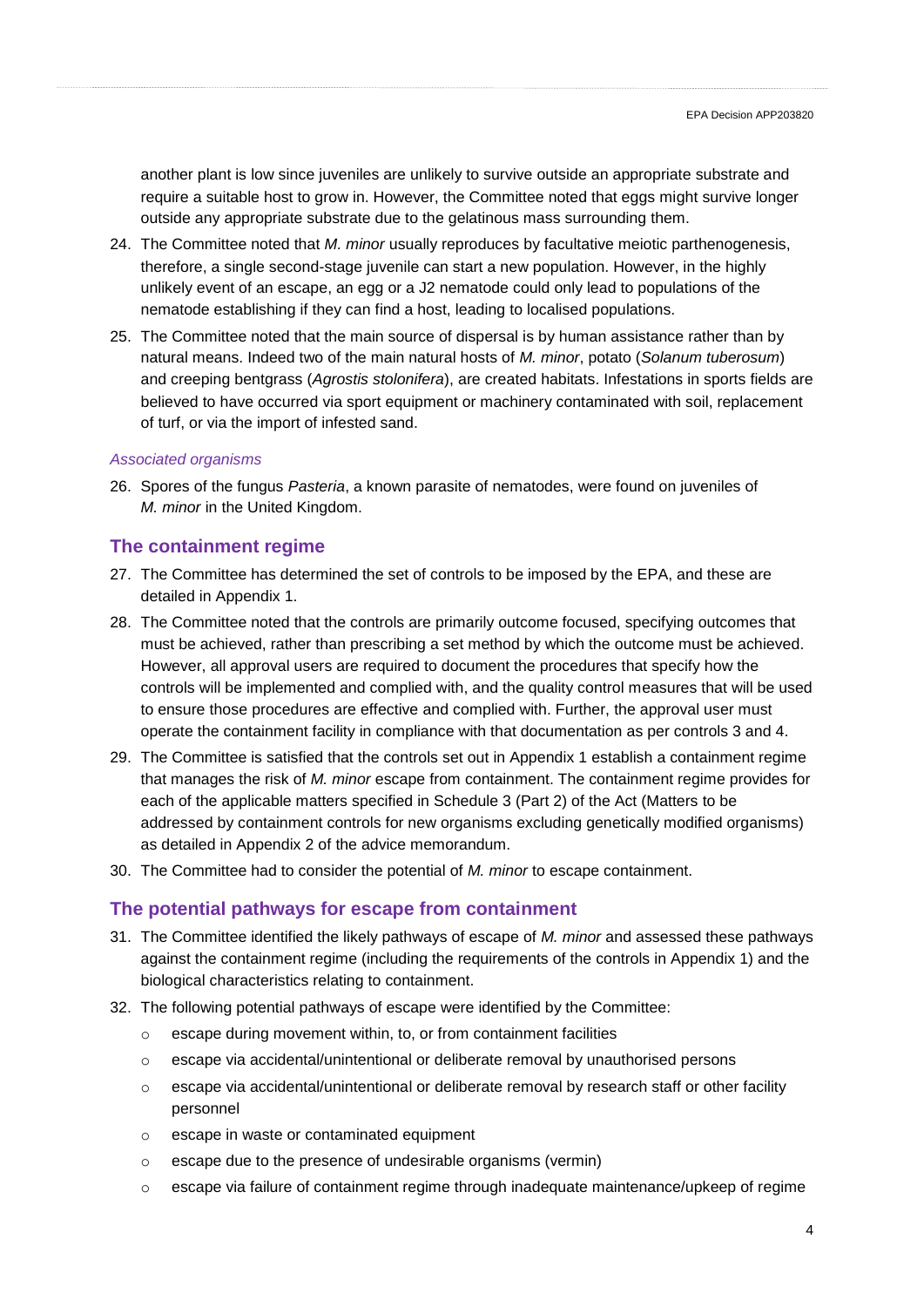- o escape via failure of containment regime following fire or natural disaster.
- 33. The Committee noted that the containment requirements (Appendix 1) include controls that address each of the identified pathways of escape. Those controls include specifications regarding moving the approved organism (controls 8, 12 and 13), limiting access to the facility (controls 14-16), removing equipment and waste from the facility (controls 17 and 18), dealing with undesirable organisms (control 19), entering and exiting the containment facility (control 7), training of laboratory personnel and other people entering the facility (control 20), design, construction and maintenance of the facility (control 5 and 6), and monitoring and inspection of the containment measures (controls 23 and 24).
- 34. The Committee noted that the controls are outcome based. Further they noted that approval users will need to demonstrate how they are meeting each control, including documenting the procedures that specify how they will meet the controls (control 3), and that they must operate in compliance with those documented procedures (control 4). The Committee also imposed control 2 specifying the parties responsible for ensuring compliance with the controls, and controls 9-11 specifying notifications to the EPA and MPI.

## **Conclusion on adequacy of the containment regime**

- 35. The Committee concluded that it is highly improbable that *M. minor* would be able to escape from containment, taking into account the:
	- o biological characteristics that relate to containment
	- o potential pathways of escape from the containment facility
	- o containment regime and controls.
- 36. Overall, the Committee is satisfied that *M. minor* can be adequately contained.
- 37. In particular, the Committee considered that the controls imposed in Appendix 1 provide for each of the applicable matters specified in Schedule 3 (Part 2) of the Act (as required under section 45(2) of the Act).
- 38. Section 45(2) provides that an approval may include controls that provide for any other matters in order to give effect to the purpose of the Act. The Committee considered that no further additional controls are required to achieve the purpose of the Act, but imposed controls 3, 4, 10 and 11 for administrative purposes and to enable MPI to measure compliance with the controls.

## **Ability of the organism to establish an undesirable selfsustaining population and ease of eradication**

- 39. In accordance with sections 37 and 44 of the Act and clause 10(e)(f) of the Methodology, the Committee took into consideration the ability of the new organism to form an undesirable selfsustaining population should it escape containment and the ease of eradication of such a population.
- 40. The Committee noted that in the unlikely event of an escape of *M. minor*, the establishment of a self-sustaining population will be dependent on the presence of a suitable host. If a new population established in the immediate vicinity of the containment facility, eradication of the population should be readily achieved. The potential establishment of a population of *M. minor* would be monitored by the applicant through its routine containment management processes, and such a population would be eradicated using nematicide treatments or physical removal of infected soil and ongoing monitoring to detect any population resurgence.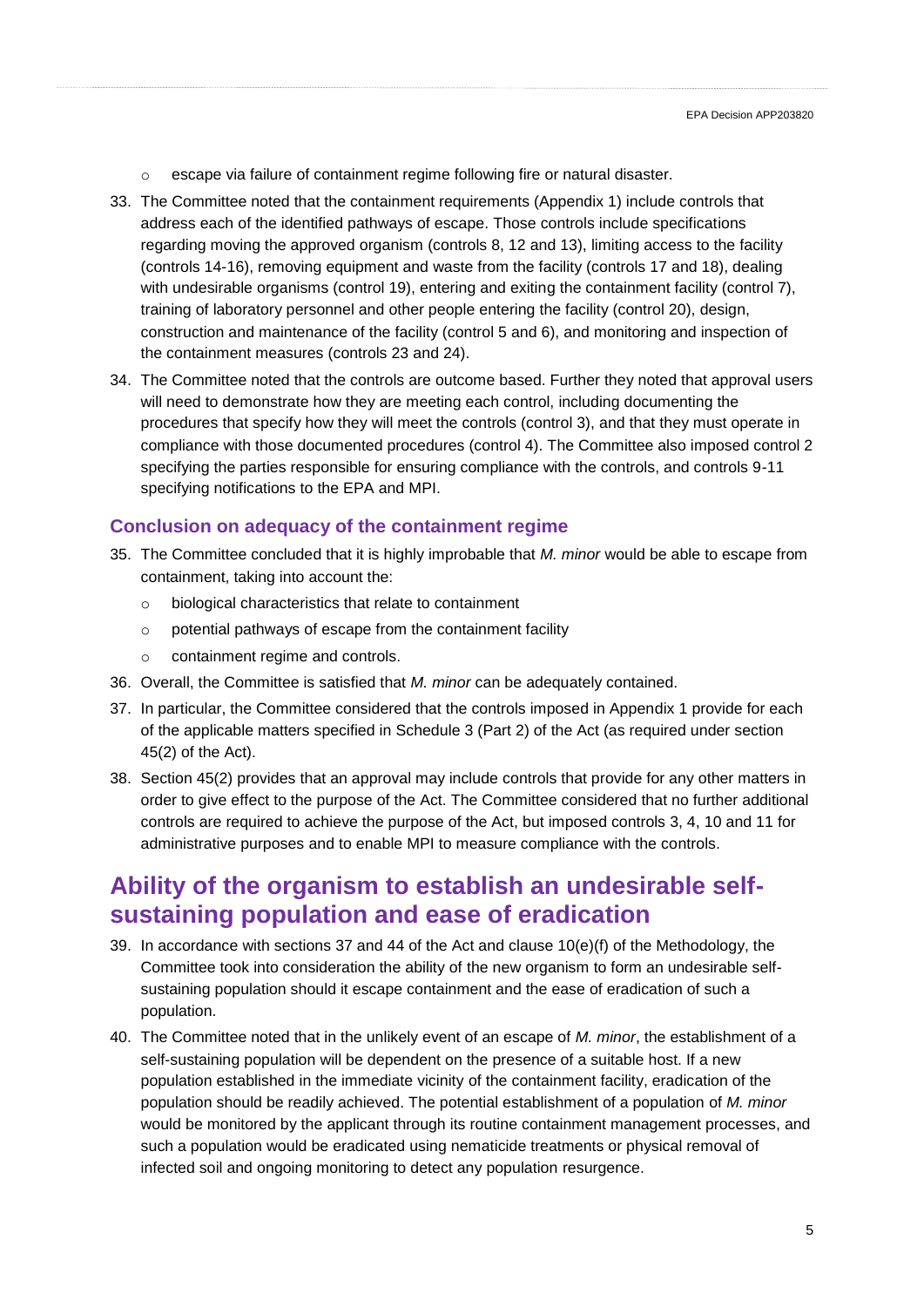- 41. Any nematode that escapes containment inside its host could be managed by herbicide treatments since the nematodes are reliant on their plant hosts for survival and propagation.
- 42. Cultures of nematodes isolated from their plant hosts and propagated in the laboratory will be kept in artificial substrate. In the highly improbable event of an escape from a nematode culture, it is unlikely that such an organism will survive in the environment in the absence of specialised laboratory culturing growth media and equipment, and is unlikely to find a viable host plant to infect in the environment.
- 43. The Committee considered that in the highly improbable event of a breach of containment, all possible measures should be taken to either retrieve or eradicate the organisms as per controls 21 and 22 (requirements for contingency plans).

## **Identification and assessment of potentially significant adverse and beneficial effects**

44. The Committee is required by section  $45(1)(a)(ii)$  to take into account all the effects of the organism and any inseparable organism, and consider whether the beneficial effects of having the organism in containment outweigh the adverse effects of the organism and any inseparable organism.

## **Potentially significant adverse effects of having** *Meloidogyne minor* **in containment**

#### *Potentially significant adverse effects on the environment*

- 45. The potential for *M. minor* to cause adverse effects on the environment is limited by the containment requirements of this approval. No potentially significant effects of having these organisms in containment have been identified in relation to the environment.
- 46. In the highly improbable event of an escape from containment, the potential for *M. minor* to cause adverse effects on the environment through the establishment of populations of nematodes that could affect native species is significant due to the broad range of viable hosts.
- 47. The Committee found that, in the highly improbable event of an escape, there may be adverse effects to New Zealand's inherent genetic diversity if *M. minor* hybridises with native species. The Committee noted that this would only happen if native nematodes that can cross-breed with an exotic species via interspecific or intergeneric hybridisation are found in the same place.

#### *Potentially significant adverse effects on human health and safety*

- 48. *Meloidogyne minor* is not known to cause significant adverse effects on human health and safety.
- 49. No potentially significant adverse effects on human health and safety have been identified in relation to having *M. minor* in containment.

#### *Potentially significant adverse effects on Māori culture and traditions*

50. The Committee did not identify any adverse effects on Māori and their culture and traditions with their ancestral lands, water, sites, wāhi tapu, valued flora and fauna, and other taonga as *M. minor* will be held within an approved containment facility which has the appropriate structural requirements, operational procedures and controls to prevent escape.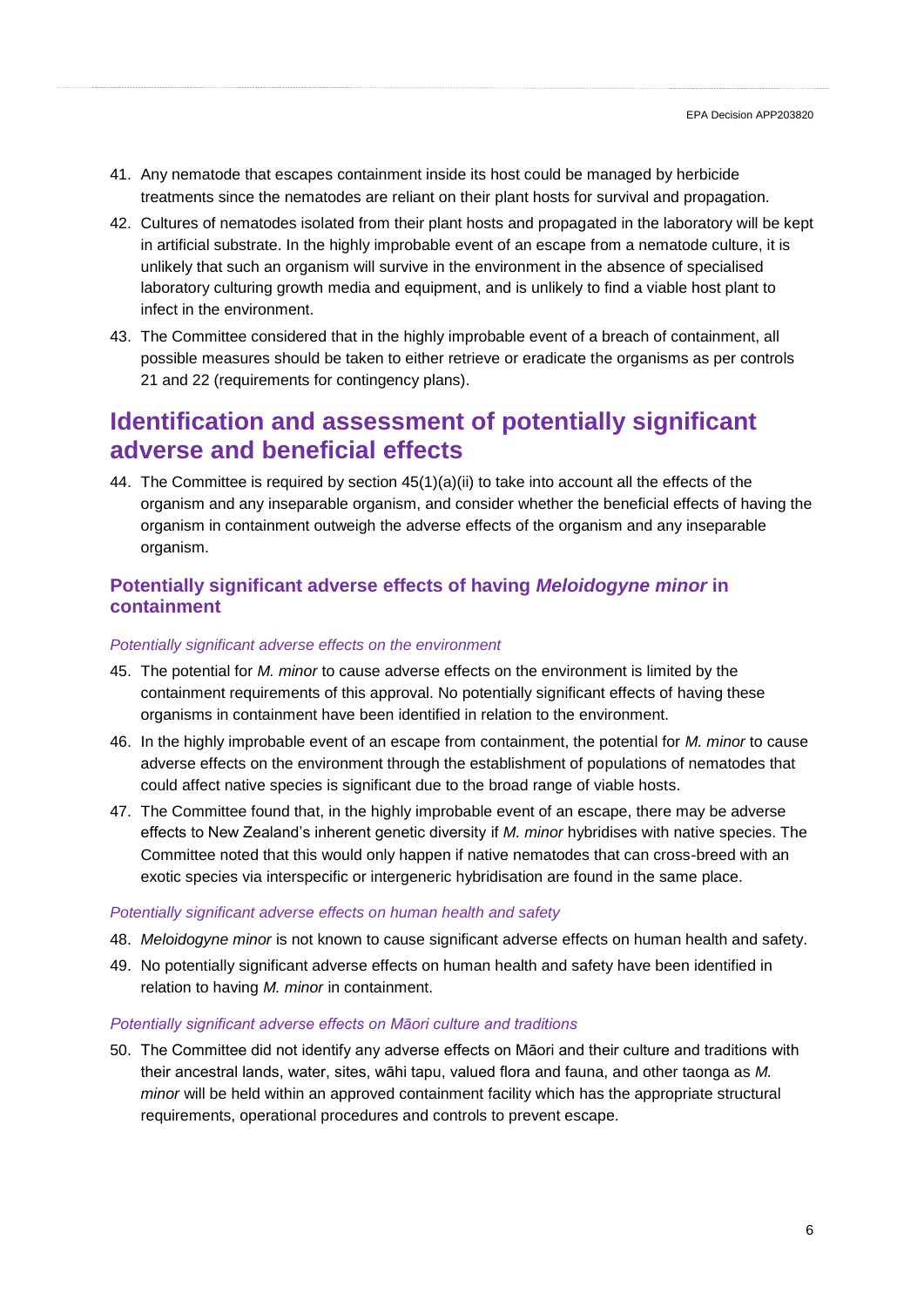#### *Potentially significant adverse effects on the market economy*

- 51. No potentially significant adverse effects on the market economy have been identified in relation to having the new organisms in containment.
- 52. In the highly improbable event of an escape from containment and the unlikely establishment of self-sustaining populations of *M. minor*, such populations could have adverse effects on the market economy through the establishment of populations of nematodes in sports grounds or agricultural fields.

#### *Potentially significant adverse effects on society and communities*

53. No potentially significant adverse effects on society and communities have been identified in relation to having the new organisms in containment.

#### *Potentially significant benefits of having Meloidog*y*ne minor in containment*

- 54. The applicant noted that the purpose of having *M. minor* in containment is for host range testing purposes. They aim to determine susceptible agricultural host plants for *M. minor*, and their damaging thresholds.
- 55. Testing will also help determine the potential harmful impact the nematode could have on the pastoral sector using perennial ryegrass.
- 56. The results could be used in management strategies of the nematode.

#### *Conclusion on the risks, costs and benefits*

- 57. After considering the relevant information, the Committee did not identify any potentially significant adverse effects from developing incidentally imported *M. minor*. Therefore, the Committee considered that any adverse effects of the new organism would be negligible. Since the Committee did not identify any adverse effects, the Committee was not required to take into account the probability of occurrence or magnitude of any adverse effects.
- 58. After considering the relevant information, the Committee identified beneficial effects and considered that those beneficial effects would be non-negligible.

# **Evaluation and weighing of beneficial and adverse effects**

- 59. The Committee considered that they had sufficient information to weigh the effects of the new organism in containment.
- 60. The Committee concluded that the potential adverse effects of developing the new organism in containment were negligible, and that the benefits were non-negligible.
- 61. Given that there were no adverse effects identified, consideration of whether the adverse effects may aggregate in order to assess any cumulative effects was not relevant.
- 62. The Committee took into account all the effects of the new organism, and all the measures available for risk management, and concluded that it was evident that the beneficial effects outweigh the adverse effects.
- 63. Section 6(f) of the Act requires the Committee to take into account New Zealand's international obligations when determining this application. New Zealand has no obligations which are relevant to this approval.
- 64. The Committee, having considered all the effects of the new organism in containment and the effects of any inseparable organism, and the matters outlined in section 45 of the Act, concluded that: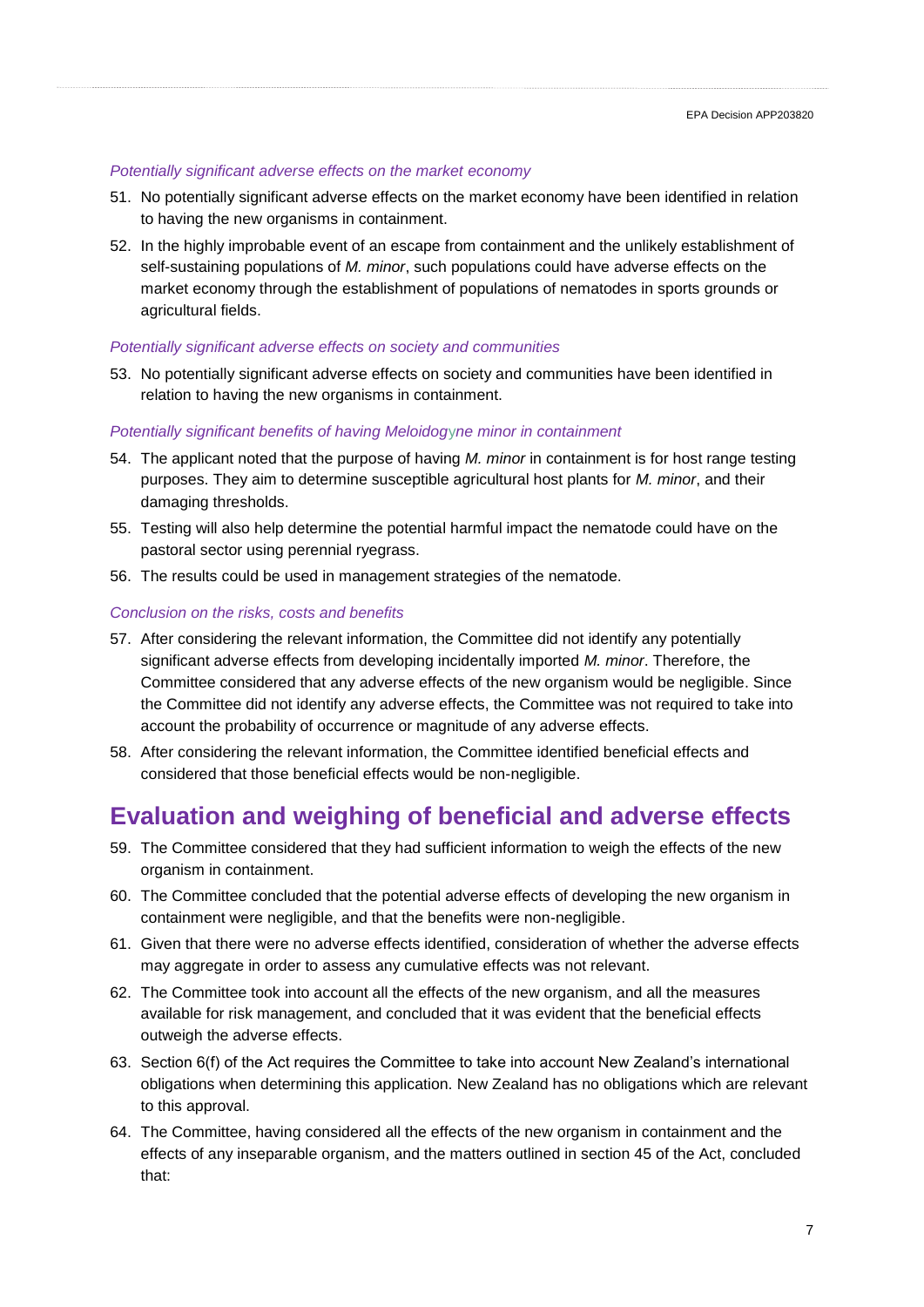- $\circ$  the application is for one of the purposes specified in section 39(1)
- $\circ$  the beneficial effects outweigh the adverse effects of the new organism and any inseparable organism
- o the approved organism can be adequately contained.

# **Achieving the purpose of the Act**

- 65. The purpose of the Act is to protect the environment, and the health and safety of people and communities, by preventing or managing the adverse effects of hazardous substances and new organisms (section 4 of the Act).
- 66. In order to achieve the purpose of the Act, when considering the application the Committee recognised and provided for the following principles of the Act (section 5):
	- $\circ$  the safeguarding of the life-supporting capacity of air, water, soil and ecosystems
	- $\circ$  the maintenance and enhancement of the capacity of people and communities to provide for their own economic, social and cultural well-being and for the reasonably foreseeable needs of future generations.
- 67. The Committee took into account the following matters when considering the application in order to achieve the purpose of the Act (sections 6, 7 and 8 of the Act):
	- o the sustainability of all native and valued introduced flora and fauna
	- o the intrinsic value of ecosystems
	- o public health
	- $\circ$  the relationship of Māori and their culture and traditions with their ancestral lands, water, sites, wāhi tapu, valued flora and fauna, and other taonga
	- $\circ$  the economic and related benefits and costs of using a particular hazardous substance or new organism
	- o New Zealand's international obligations
	- $\circ$  the need for caution in managing adverse effects where there is scientific and technical uncertainty about those effects
	- o the principles of the Treaty of Waitangi (Te Tiriti o Waitangi).
- 68. The Committee is satisfied that this decision is consistent with the purpose of the Act and the above principles and matters.

# **Decision**

69. After reviewing all of the information contained in the application, the Committee was satisfied that the application met the requirements of section 40 of the Act.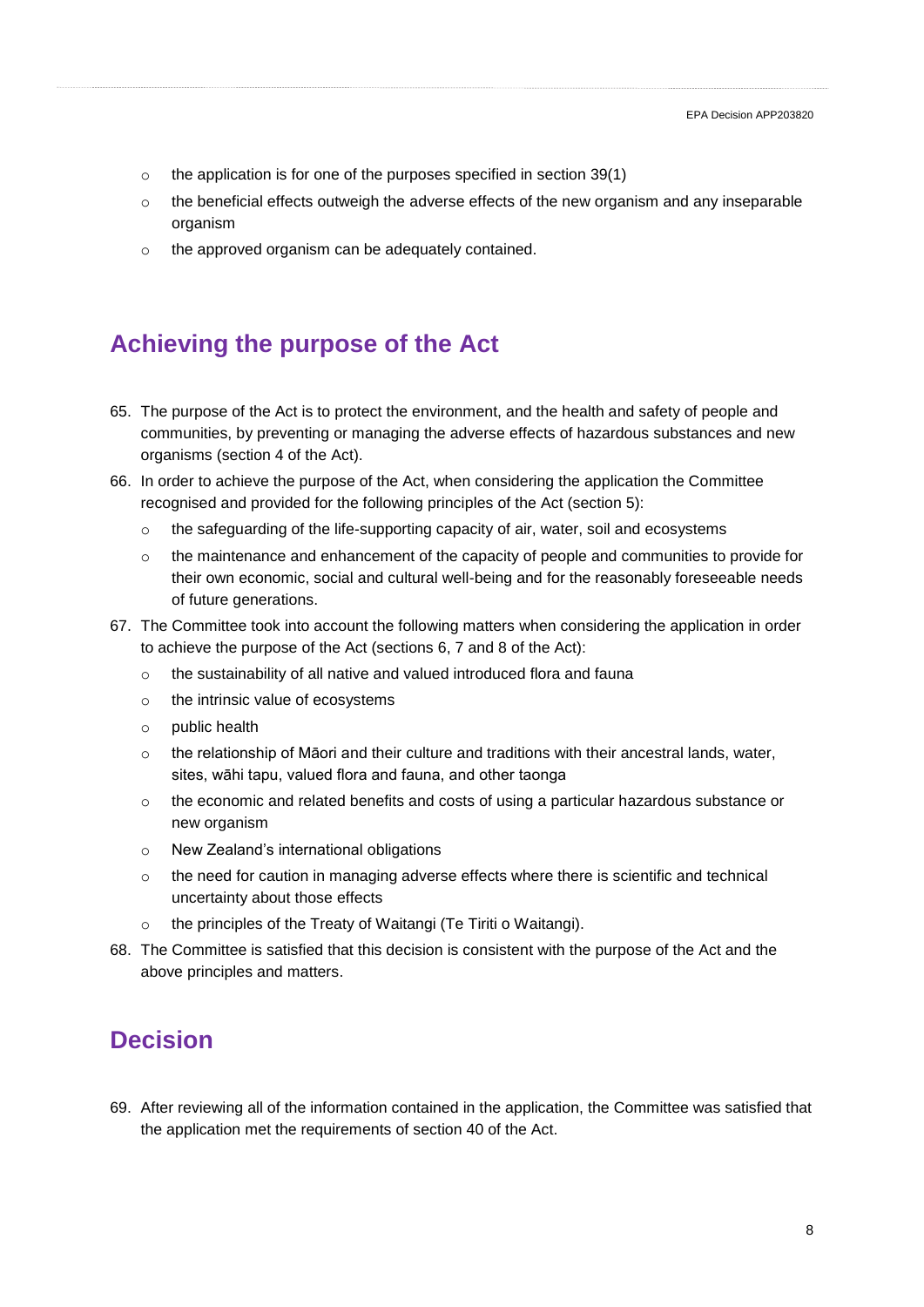- 70. The Committee considered that the threshold for approval under section 45 of the Act has been met. It is satisfied that *Meloidogyne minor* can be adequately contained and that the beneficial effects of the organism outweigh the adverse effects of the organism, taking into account all of the following:
	- o all the effects of the organism and any inseparable organisms
	- o the matters in section 37, 44, and 45, and Schedule 3 (Part 2) of the Act
	- o the relevant matters in Part 2 of the Act
	- o the Methodology.
- 71. The Committee decided to exercise its discretion and approve to develop in containment *Meloidogyne minor* under section 45(1)(a) of the Act. The Committee noted that in accordance with section 45(2) of the Act, the approval has been granted with controls.

ronmental ection Authority na Rauhī Taiao

10 July 2019

**Date**

**Dr Nick Roskruge Chair, Decision Making Committee Environmental Protection Authority**

**Table 1: Approval number for the new organism in application APP203820**

| <b>∣ Organism</b> | <b>Approval code</b> |
|-------------------|----------------------|
| Meloidogyne minor | NOC100221            |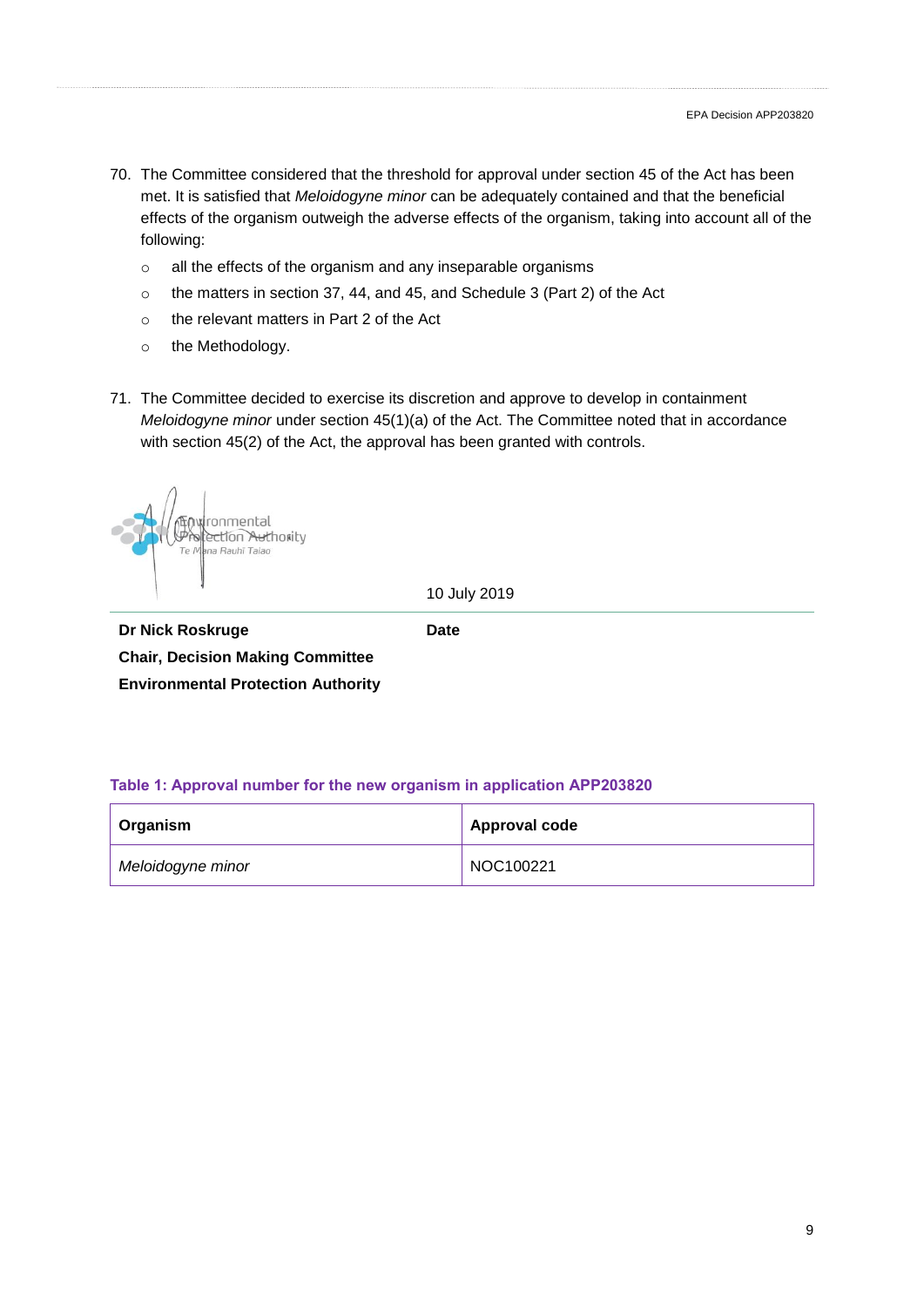# **Appendix 1: controls used for risk assessment**

Any person developing the approved organism under the approval granted by this decision (each referred to as the approval holder) must ensure compliance with the controls set out below in respect of any activity they carry out under this approval in a containment facility under their control.

## *Requirement for the containment of approved organisms*

1. The approved organism(s) must be contained. *Requirements for accountability for compliance with controls*

2. The organisation, entity or person(s) responsible for the ownership, control and management of the containment facility where the approved organisms are held (including Board members and/or directors) must ensure compliance with the controls of this approval.

### *Requirement to specify how controls will be met*

- 3. Procedures that specify how the controls will be implemented and complied with must be documented, and these procedures must be reviewed at least annually to ensure they:
	- a. are effective in maintaining containment and achieving their purpose,
	- b. reflect any relevant changes in the facility and its operation, and
	- c. incorporate any improvements to best practice.
- 4. The containment facility must be operated in compliance with the documentation specified in control 3.

#### *Requirements for the containment regime*

- 5. The containment facility where the approved organisms will be held must be clearly defined, described, and documented, including the location and boundaries.
- 6. The containment facility must be designed, constructed, managed, and maintained to prevent the approved organism(s) from escaping.
- 7. Persons entering and exiting the containment facility must do so in a way that does not adversely affect containment of the approved organism(s).
- 8. The approved organism(s) must be identifiable as a new organism and be able to be linked to the relevant HSNO Act approval.

### *Requirements for notification to the EPA and/or MPI*

- 9. Notification must be given to MPI of any intended movement of approved organisms outside of the facility, or any proposed modification to the containment regime which may affect the integrity of containment of the approved organism(s), before the actions are undertaken.
- 10. The EPA and MPI must be notified in writing before this HSNO Act approval is used for the first time.
- 11. MPI must be notified as soon as possible, and within 24 hours, of any escape and/or breach of containment and the actions taken in response to that incident.

### *Requirements for moving approved organisms*

- 12. The approved organism(s) must be contained during movement within or to the containment facility.
- 13. When being moved outside of a containment facility, within New Zealand, the approved organism(s) must be accompanied by documentation stating the:
	- a. Identity of the approved organism(s)
	- b. Containment requirements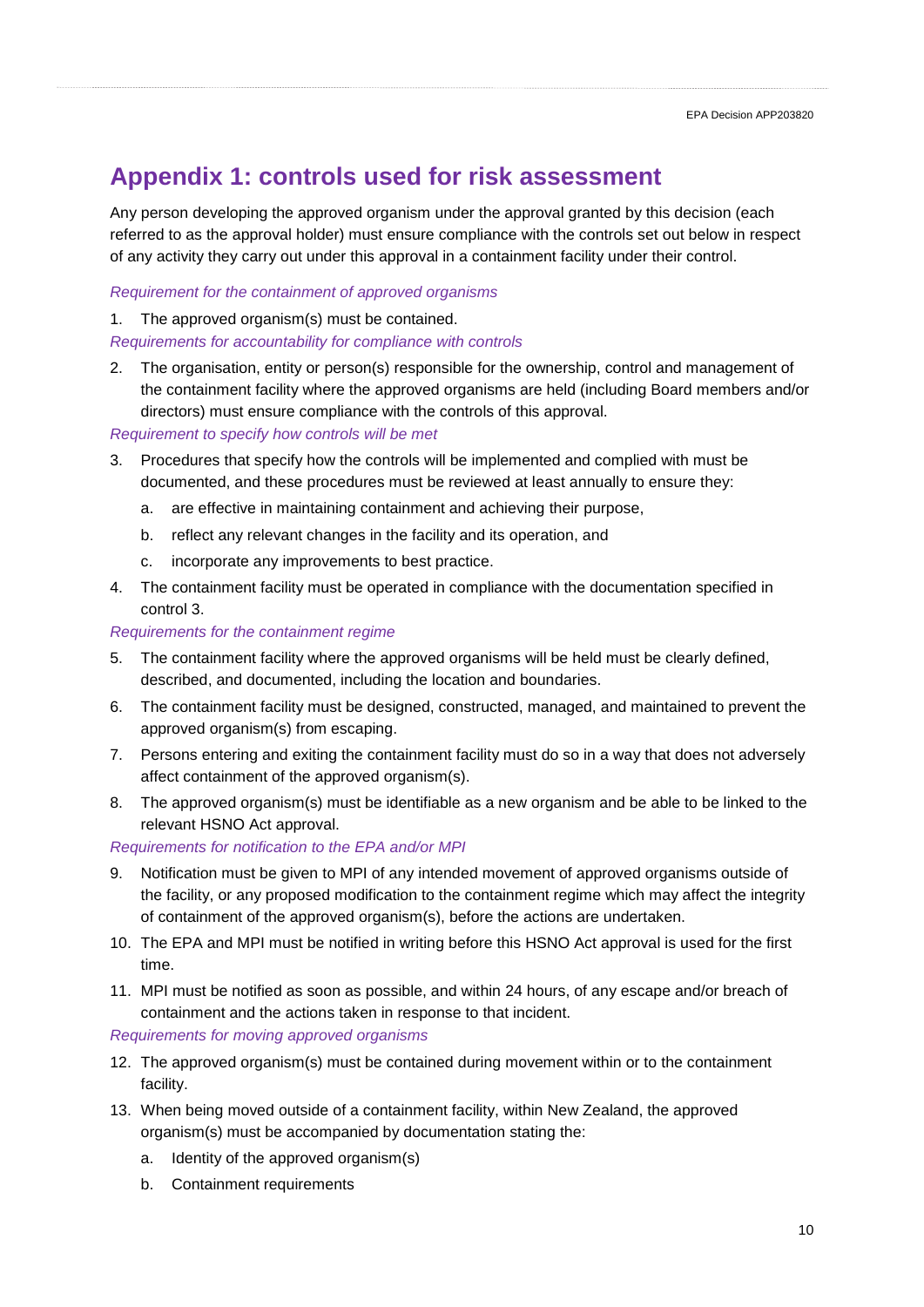- c. Details of the sender
- d. Details of the receiving facility.

#### *Requirements to limit access to the containment facility*

- 14. Unauthorised persons must be excluded from the containment facility.
- 15. All containment facility entrances must be clearly identified including specifying who has the right of access.
- 16. The number and location of entrances to the containment facility where the approved organism(s) are held must be identified and documented.

#### *Requirements for removing equipment and waste from the containment facility*

- 17. Any waste (including biological material) that may harbour the approved organism(s), or heritable material from the approved organism, must be treated to ensure that the approved organism or any heritable material is killed prior to disposal.
- 18. Any equipment, that may harbour the approved organism(s) or heritable material from the approved organism, must be treated to ensure that the approved organism or any heritable material is killed prior to the equipment being used for another purpose or being removed from the containment facility.

#### *Requirement for dealing with undesirable organisms*

19. The containment facility must be secured and monitored to ensure the exclusion of undesirable organisms that might compromise the containment of the approved organism(s).

#### *Requirements for instruction and training*

20. Any person (including contractors, staff, students, visitors, and volunteers) entering the containment facility must have received sufficient instruction on the containment regime to enable the person to meet their responsibilities in relation to containment.

#### *Requirements for contingency plans*

- 21. There must be a documented contingency plan for each approved organism held in the containment facility.
- 22. The contingency plan must be implemented immediately if there is any reason to believe that an approved organism has escaped or been released from the containment facility, or any other breach of containment has occurred.

### *Requirements for internal inspections and monitoring*

- 23. To ensure containment is being achieved, containment measures must be:
	- a. Inspected, monitored and reviewed as appropriate
	- b. Inspected as soon as possible after any event that could compromise the containment regime, such as an Act of God (such as flood, earthquake) or any unauthorised attempt to enter the containment facility.
- 24. Any remedial requirements identified under control 23, or by any other means, must be actioned as soon as possible.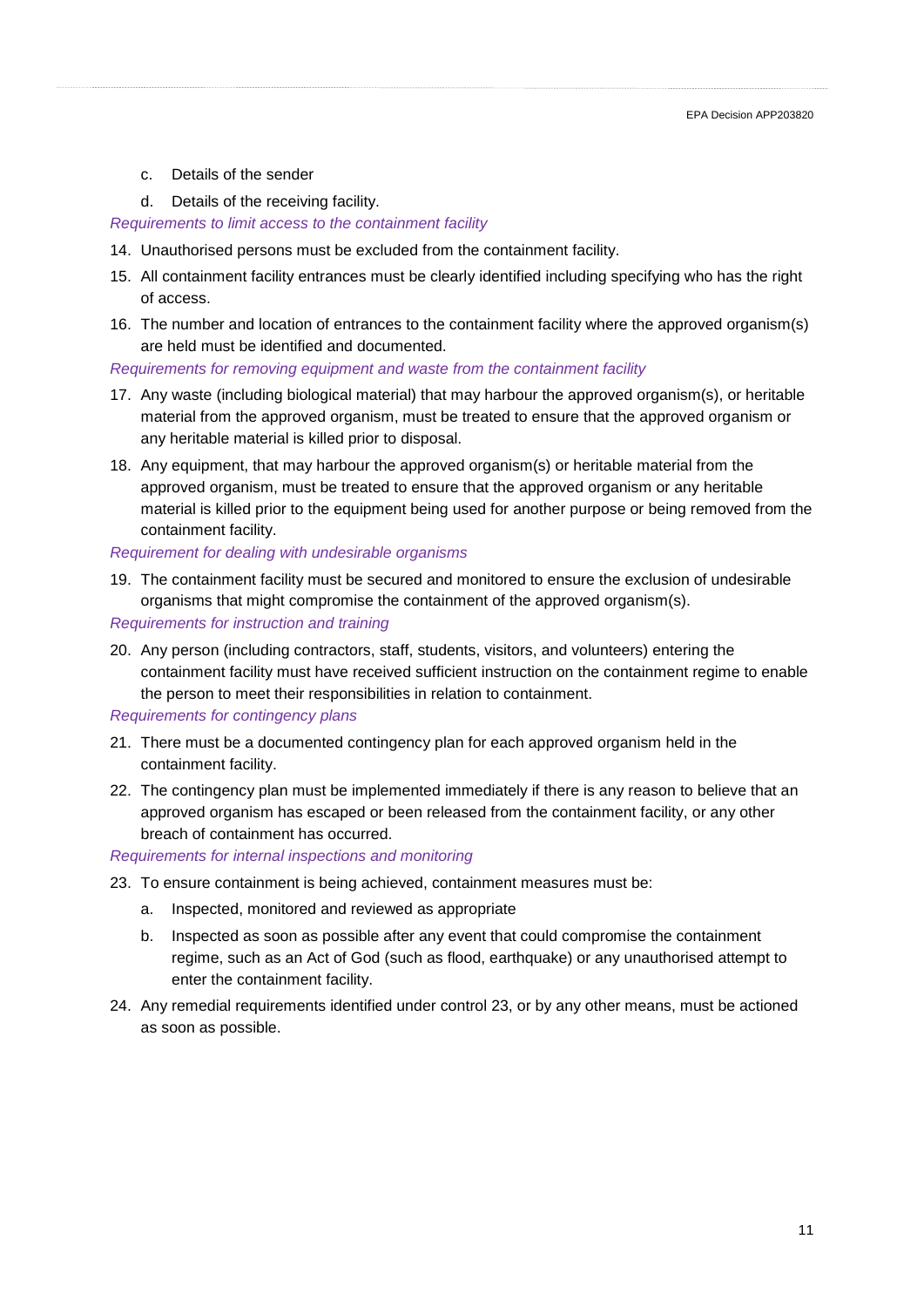## **Interpretation**

In these controls, unless the context otherwise requires, the words below have the stated meaning:

| approved<br>organism    | New organisms approved under application APP202109.                                                                                                                                                                                                                                                                                                                                                       |
|-------------------------|-----------------------------------------------------------------------------------------------------------------------------------------------------------------------------------------------------------------------------------------------------------------------------------------------------------------------------------------------------------------------------------------------------------|
| authorised person       | Authorised persons are those identified in the containment facility documentation as<br>being allowed to be in the containment facility or any part thereof.                                                                                                                                                                                                                                              |
| breach                  | Escape of organism(s), unauthorised entry to the facility and/or the structural<br>integrity of the facility being compromised.                                                                                                                                                                                                                                                                           |
| containment             | Restricting an organism to a secure location or facility to prevent escape (section 2<br>of the HSNO Act).                                                                                                                                                                                                                                                                                                |
| containment<br>facility | A place approved by MPI in accordance with section 39 of the Biosecurity Act 1993,<br>for holding approved organisms.                                                                                                                                                                                                                                                                                     |
| contingency plan        | A plan devised for a specific situation where things could go wrong, for example<br>escape of an approved organism. It contains information, tasks and procedures that<br>are necessary for timely decision-making and response to an unexpected event, or<br>situation where the preferred plan fails.                                                                                                   |
| controls                | Any obligations or restrictions imposed on any approved organism, or on any<br>person in relation to any approved organism, by the HSNO Act, or any regulations,<br>rules, codes, or other documents made in accordance with the provisions of this or<br>any other Act for the purposes of controlling the adverse effects of that organism on<br>people or the environment (section 2 of the HSNO Act). |
| disposal                | The action or process of discarding or getting rid of something, including but not<br>limited to burial, incineration, or placing in the general waste.<br>[Excludes the act of transferring to another containment facility under section 29 of<br>the Biosecurity Act]                                                                                                                                  |
| documentation           | Written or electronic records (including manuals, lists, diagrams, maps, policies,<br>procedures, plans and protocols, records of training, access).                                                                                                                                                                                                                                                      |
| <b>EPA</b>              | The Environmental Protection Authority.                                                                                                                                                                                                                                                                                                                                                                   |
| heritable material      | (In relation to an approved organism) viable biological material, including gametes<br>and spores, arising from that organism that can, without human intervention,<br>regenerate the organism or reproduce a new generation of the same species of the<br>organism (section 2, HSNO Act).                                                                                                                |